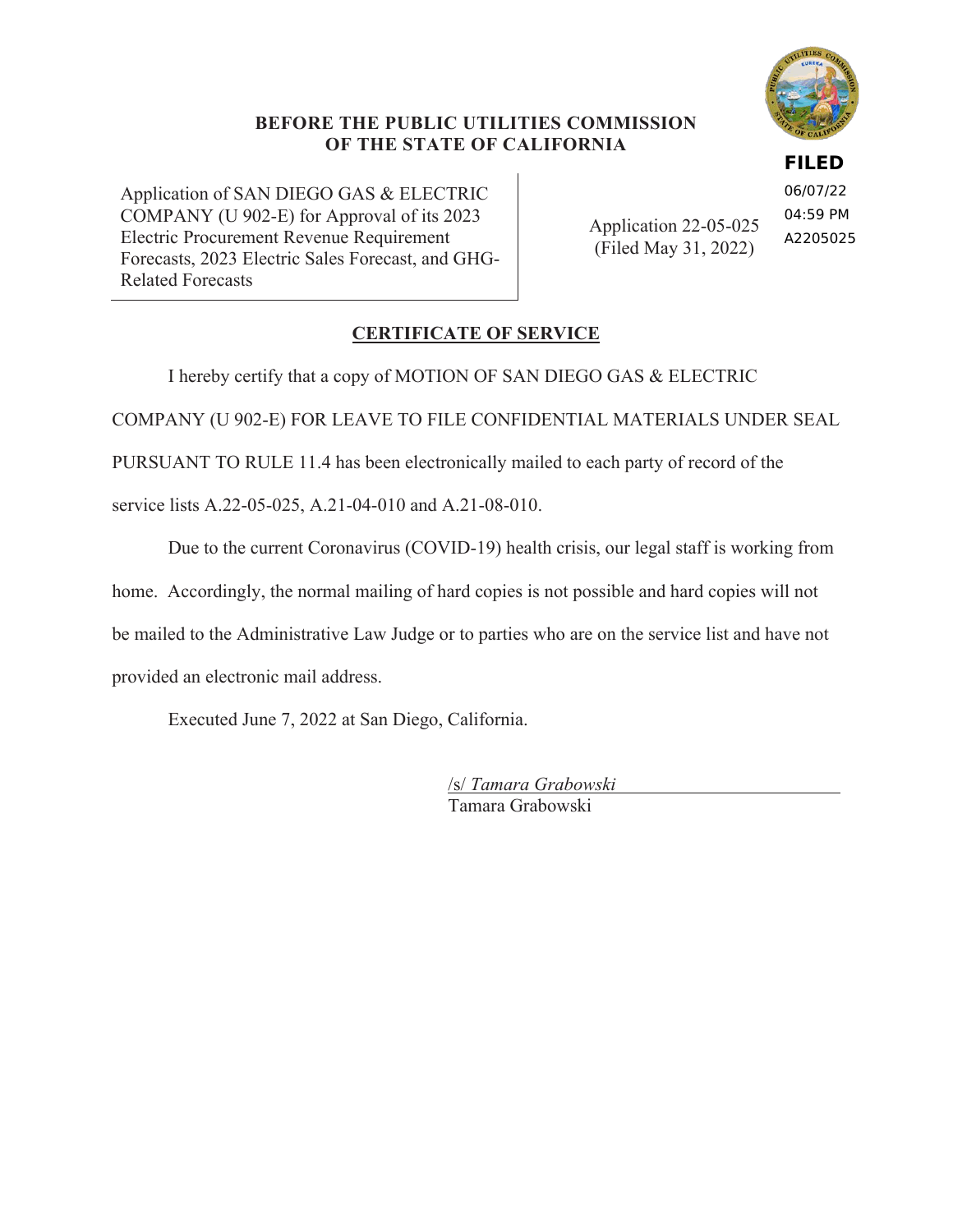

## **CALIFORNIA PUBLIC UTILITIES COMMISSION Service Lists**

**PROCEEDING: A2205025 - (PUBLIC VERSION) APP FILER: SAN DIEGO GAS & ELECTRIC COMPANY LIST NAME: LIST LAST CHANGED: JUNE 6, 2022** 

**Download the Comma-delimited File About Comma-delimited Files**

**Back to Service Lists Index**

## **Parties**

ROGER A. CERDA<br>SR. COUNSEL - REGULATORY<br>SAN DIEGO GAS & ELECTRIC COMPANY<br>8330 CENTURY PARK COURT, CP32D<br>SAN DIEGO, CA 92123<br>FOR: SAN DIEGO GAS & ELECTRIC COMPANY

## **Information Only**

MRW & ASSOCIATES LLC WILLIAM FULLER

EMAIL ONLY<br>EMAIL ONLY, CA 00000 SAN DIEGO GAS ANDER SAN DIEGO GAS ELECTRIC COMPANY<br>8330 CENTURY PARK COURT, CP32F<br>SAN DIEGO, CA 92123

**TOP OF PAGE BACK TO INDEX OF SERVICE LISTS**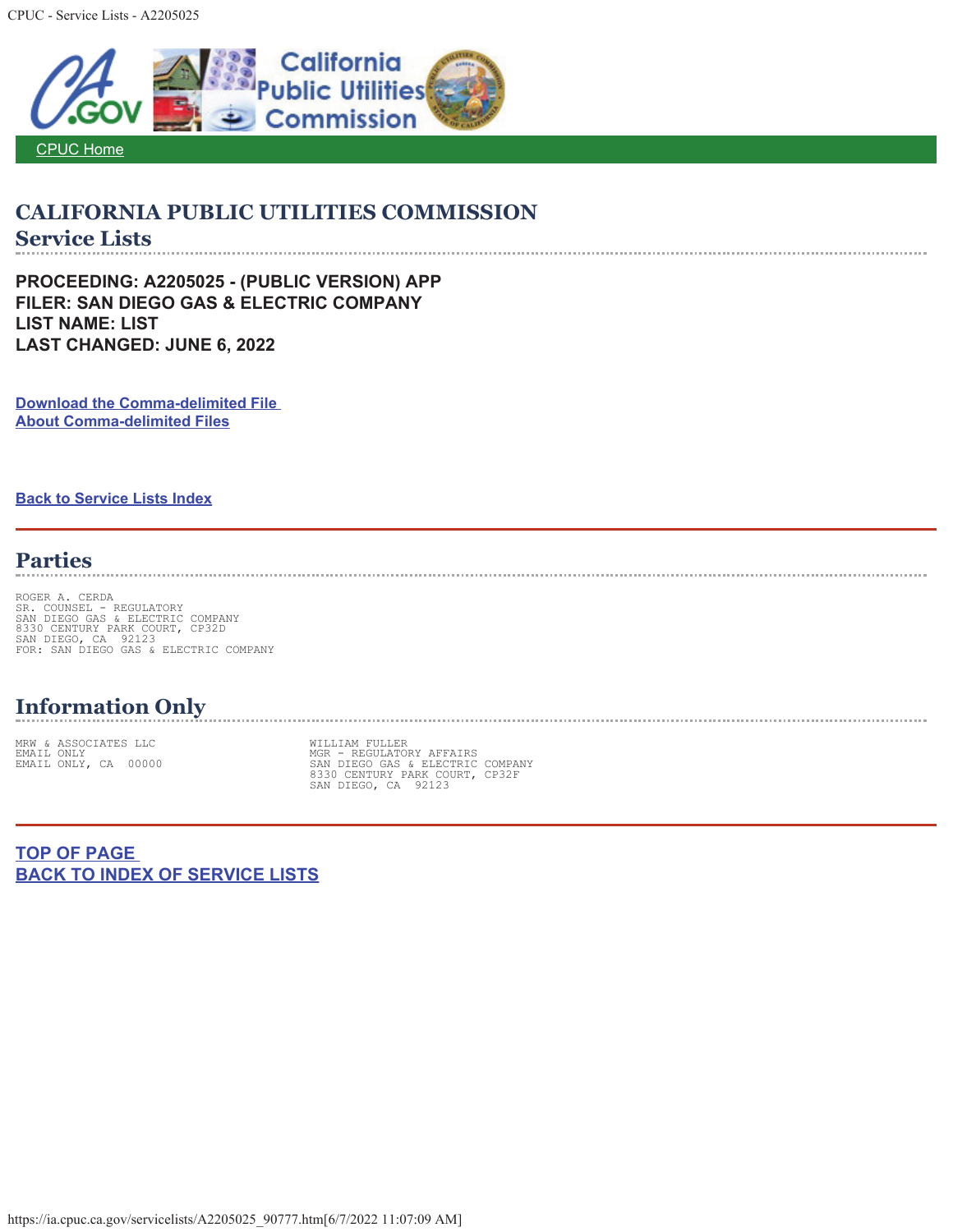

# **CALIFORNIA PUBLIC UTILITIES COMMISSION Service Lists**

**PROCEEDING: A2104010 - SDG&E - FOR APPROVAL FILER: SAN DIEGO GAS & ELECTRIC COMPANY LIST NAME: LIST LAST CHANGED: DECEMBER 22, 2021** 

**Download the Comma-delimited File About Comma-delimited Files**

**Back to Service Lists Index**

## **Parties**

JACOB SCHLESINGER DAN DANIEL DOUGLASS COUNSEL DOUGLASS COUNSEL ATTORNEY KEYES & FOX LLP DOUGLASS, LIDDELL & KLATT 1580 LINCOLN STREET, STE. 1105 5737 KANAN ROAD, STE. 610 DENVER, CO 80203<br>FOR: CCAS: SAN DIEGO COMMUNITY POWER FOR: DIRECT ACCESS CUSTOMER COALITION<br>(SDCP) AND CLEAN ENERGY ALLIANCE (CEA)

ROGER A. CERDA<br>
SR. COUNSEL - REGULATORY COMPANY CALIF PUBLIC UTILITIES COMMISSION<br>
SAN DIEGO GAS & ELECTRIC COMPANY LEGAL DIVISION<br>
S330 CENTURY PARK COURT, CP32D 300 Capitol Mall<br>
SAN DIEGO, CA 92123<br>
FOR: SAN DIEGO GAS

#### **Information Only**

CASE COORDINATION MRW & ASSOCIATES, LLC PACIFIC GAS AND ELECTRIC COMPANY EMAIL ONLY EMAIL ONLY EMAIL ONLY, CA 00000 EMAIL ONLY, CA 00000

CALIFORNIA COMMUNITY CHOICE ASSOCIATION BLAKE ELDER EMAIL ONLY<br>EMAIL ONLY, CA 00000

EMAIL ONLY, CA 00000 1155 KILDAIRE FARM ROAD, SUITE 203 CARY, NC 27511

NATALIE ACCARDO, PH.D LEE EWING NEWGEN STRATEGIES & SOLUTIONS LLC KEYES & FOX LLP 275 W CAMPBELL RD, SUITE 440 1580 LINCOLN ST., STE. 1105 RICHARDSON, TX 75080 DENVER, CO 80203 CLEAN ENERGY ALLIANCE CLEAN ENERGY ALLIANCE

BRIAN DICKMAN SAMIR HAFEZ NEWGEN STRATEGIES & SOLUTIONS LLC ATTORNEY 225 UNION BOULEVARD, STE. 305 TOSDAL APC LAKEWOOD, CO 80228 777 S. HIGHWAY 101, STE 215 FOR: SAN DIEGO COMMUNITY POWER AND SOLANA BEACH, CA 92075 CLEAN ENERGY ALLIANCE

TOSDAL APC 8330 CENTURY PARK CT. 845 15TH STREET, SUITE 103 SAN DIEGO, CA 92123

LEE EWING<br>KEYES & FOX LLP<br>1580 LINCOLN ST., STE. 1105<br>DENVER, CO 80203<br>FOR: SAN DIEGO COMMUNITY POWER AND<br>CLEAN ENERGY ALLIANCE

TY TOSDAL GWEN MORIEN ATTORNEY SAN DIEGO GAS & ELECTRIC COMPANY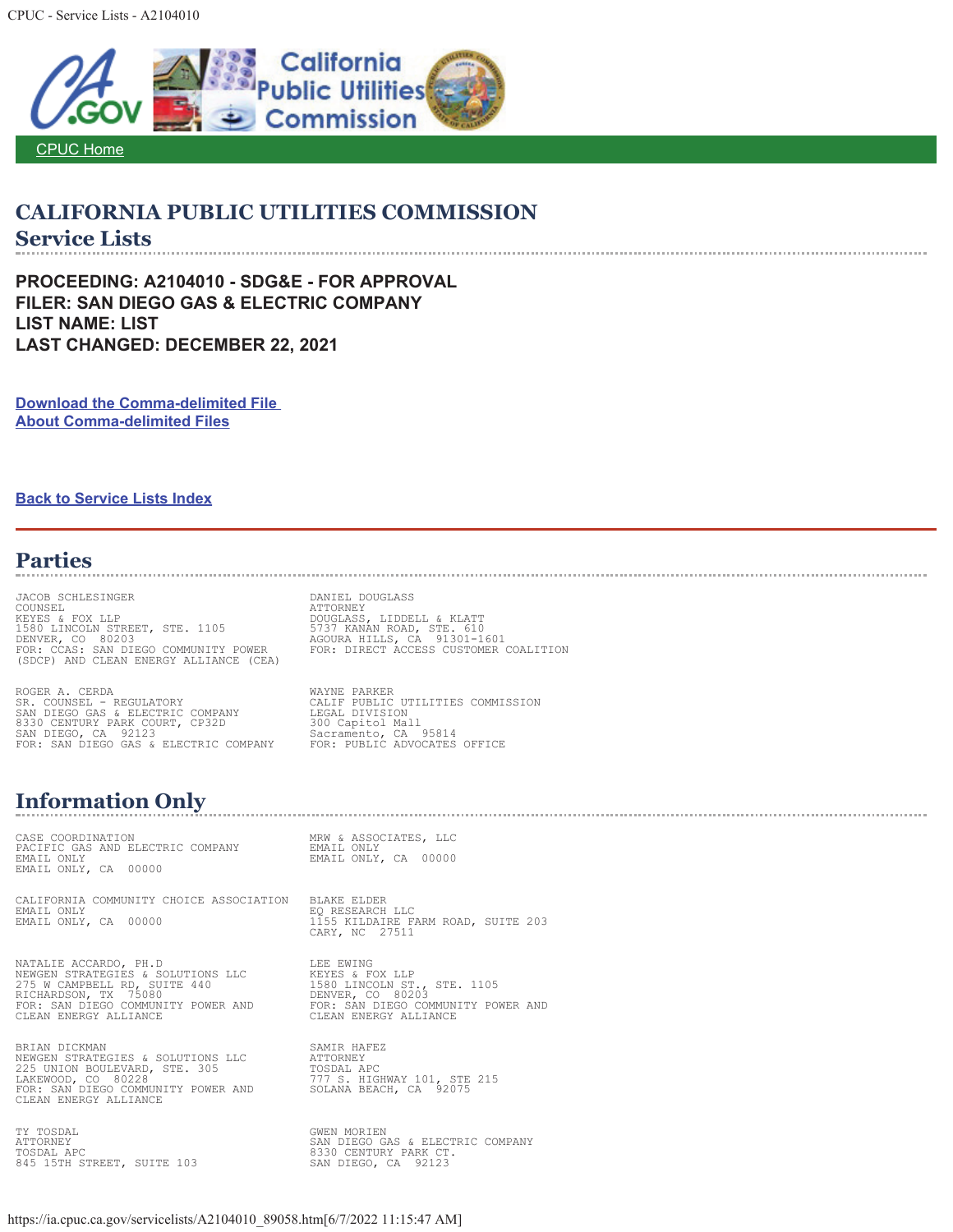SAN DIEGO, CA 92101

KAITLIN BARLOW CENTRAL FILES REGULATORY AFFAIRS<br>SAN DIEGO GAS AND ELECTRIC 8330 CENTURY PARK CT, CP31-E 8326 CENTURY PARK CT. SAN DIEGO, CA 92123-1530 SAN DIEGO, CA 92123

SHEWIT WOLDEGIORGIS **ADAM BANASIAK** 8330 CENTURY PARK CT., CP32F AREA SAN DIEGO, CA 92123-1530 505 VAN NESS AVENUE

ALAN SIEBUHR BRIAN LUI CALIF PUBLIC UTILITIES COMMISSION CALIF PUBLIC UTILITIES COMMISSION ELECTRICITY PRICING AND CUSTOMER PROGRAM ELECTRICITY PLANNING & POLICY BRANCH AREA AREA 505 VAN NESS AVENUE 505 VAN NESS AVENUE SAN FRANCISCO, CA 94102-3214 SAN FRANCISCO, CA 94102-3214

CHRISTOPHER HOGAN DOUGLAS M. LONG CALIF PUBLIC UTILITIES COMMISSION CALIF PUBLIC UTILITIES COMMISSION ELECTRICITY PRICING AND CUSTOMER PROGRAM ADMINISTRATIVE LAW JUDGE DIVISION AREA AREA 505 VAN NESS AVENUE 505 VAN NESS AVENUE SAN FRANCISCO, CA 94102-3214 SAN FRANCISCO, CA 94102-3214

ROOM 5102 AREA 505 VAN NESS AVENUE 505 VAN NESS AVENUE SAN FRANCISCO, CA 94102-3214 SAN FRANCISCO, CA 94102-3214

FRANCES OH MITCHELL SHAPSON CALIF PUBLIC UTILITIES COMMISSION CALIF PUBLIC UTILITIES COMMISSION ELECTRICITY PLANNING & POLICY BRANCH LEGAL DIVISION FRANCES OH<br>
CALIF PUBLIC UTILITIES COMMISSION GALIF PUBLIC UTILITIES COMMISSION<br>
ELECTRICITY PLANNING & POLICY BRANCH LEGAL DIVISION<br>
AREA 2-E ROOM 5129 ROOM SISS AVENUE<br>
505 VAN NESS AVENUE 505 VAN NESS AVENUE SAN FRANCISCO, CA 94102-3214

SARAH LERHAUPT († 1982)<br>CALIF PUBLIC UTILITIES COMMISSION († 1981)<br>ELECTRIC RATES, CUSTOMER GENERATION AND († 1984) DIVISION († 1982) AREA<br>505 VAN NESS AVENUE 505 VAN NESS AVENUE 505 VAN NESS AVENUE SAN FRANCISCO, CA 94102-3214 SAN FRANCISCO, CA 94102-3214

LILLY MCKENNA<br>
ATTORNEY CLERK BRAUN BLAIS BRAUN BLAISING SMITH WYNNE, P.C.<br>
ATTORNEY BRAUTION BREET, 12TH FL<br>
580 CALIFORNIA STREET, 12TH FL<br>
SAN FRANCISCO, CA 95814<br>
FOR: SAN DIEGO COMMUNITY POWER AND<br>
CLEAN ENERGY ALLIAN

555 CAPITOL MALL, SUITE 570 SACRAMENTO, CA 95816-5931 SACRAMENTO, CA 95814

MGR - REGULATORY CALIF PUBLIC UTILITIES COMMISSION SAN DIEGO GAS & ELECTRIC COMPANY CLIMATE INITIATIVES, RENEWABLES, AND ADM SAN FRANCISCO, CA 94102-3214

ELAINE LAU EMILY GINSBURG CALIF PUBLIC UTILITIES COMMISSION CALIF PUBLIC UTILITIES COMMISSION ADMINISTRATIVE LAW JUDGE DIVISION ENERGY COST AND RETAIL CHOICE BRANCH

505 VAN NESS AVENUE<br>505 VAN NESS AVENUE<br>SAN FRANCISCO, CA 94102-3214

SCOTT BLAISING<br>ATTORNEY DERIGING SONLAN ILP BELIISON SCHNEIDER HARRIS & DONLAN LLP<br>BRAUN BLAISING SMITH WYNNE, PC 2600 CAPITOL AVENUE, SUITE 400

### **TOP OF PAGE BACK TO INDEX OF SERVICE LISTS**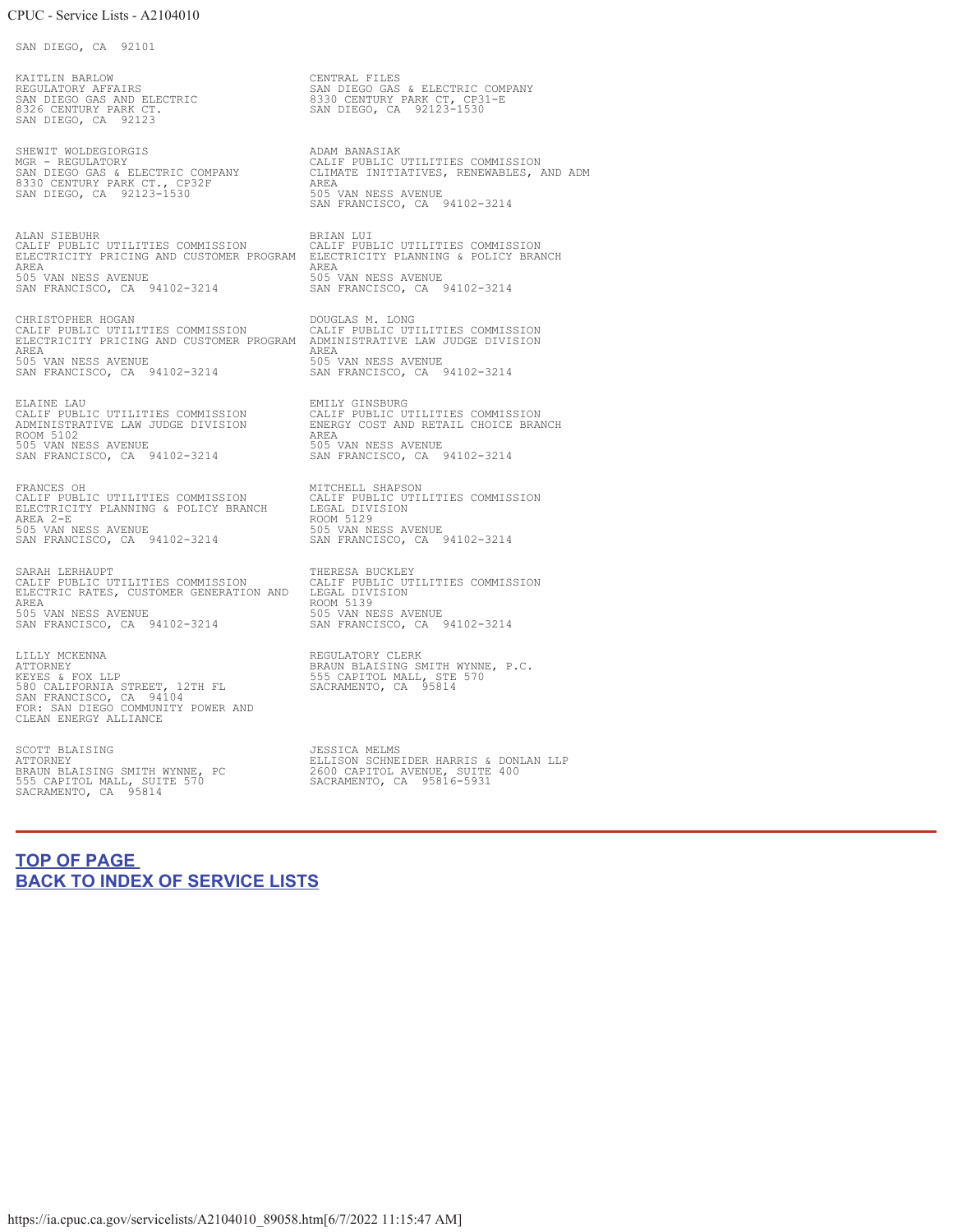CPUC - Service Lists - A2108010



## **CALIFORNIA PUBLIC UTILITIES COMMISSION Service Lists**

**PROCEEDING: A2108010 - SDG&E - FOR APPROVAL FILER: SAN DIEGO GAS & ELECTRIC COMPANY LIST NAME: LIST LAST CHANGED: MARCH 17, 2022** 

**Download the Comma-delimited File About Comma-delimited Files**

#### **Back to Service Lists Index**

### **Parties**

JACOB SCHLESINGER WILLIAM "LEE" BIDDLE COUNSEL STAFF ATTORNEY KEYES & FOX LLP UTILITY CONSUMERS' ACTION NETWORK 1580 LINCOLN ST., STE. 880 404 EUCLID AVE., STE. 377 DENVER, CO 80203 SAN DIEGO, CA 92114 FOR: CCA PARTIES: SAN DIEGO COMMUNITY FOR: UTILITY CONSUMERS' ACTION NETWORK POWER (SDCP) AND CLEAN ENERGY ALLIANCE (UCAN) (CEA)

REBECCA D. HANSSON<br>ATTORNEY SAN DIEGO GAS & ELECTRIC COMPANY LEGAL DIVISION<br>
8330 CENTURY PARK COURT, CP32D AREA<br>
SAN DIEGO, CA 92123 505 VAN NESS AVENUE 8330 CENTURY PARK COURT, CP32D AREA SAN DIEGO, CA 92123 505 VAN NESS AVENUE FOR: SAN DIEGO GAS & ELECTRIC COMPANY SAN FRANCISCO, CA 94102-3214

JEFF WINMILL COUNSEL - REGULATORY SMALL BUSINESS UTILITY ADVOCATES 548 MARKET ST., SUITE 11200 SAN FRANCISCO, CA 94104 FOR: SMALL BUSINESS UTILITY ADVOCATES

## **Information Only**

MRW & ASSOCIATES, LLC<br>EMAIL ONLY LEE EWING KEYES & FOX LLP

BRIAN DICKMAN NATALIE ACCARDO NEWGEN STRATEGIES & SOLUTIONS LLC NEWGEN STRATEGIES & SOLUTIONS LLC ANNON SINCROSON CONSULTING THE SUBSEXTION ON BOULEVARD, STE. 305<br>
LAKEWOOD, CO 80228<br>
FOR: CCA PARTIES: SAN DIEGO COMMUNITY<br>
POWER (SDCP) AND CLEAN ENERGY ALLIANCE POWER (SDCP) AND CLEAN ENERGY ALLIANCE<br>
(CEA)<br>
(CEA) (CEA) (CEA)

DANIEL DOUGLASS SAMIR HAFEZ<br>ATTORNEY SAMIR HAFEZ ATTORNEY ATTORNEY DOUGLASS, LIDDELL & KLATT TOSDAL APC

DREW HODEL<br>CALIF PUBLIC UTILITIES COMMISSION<br>LEGAL DIVISION SAN FRANCISCO, CA 94102-3214<br>FOR: PUBLIC ADVOCATES OFFICE

https://ia.cpuc.ca.gov/servicelists/A2108010\_89579.htm[6/7/2022 11:20:15 AM]

EMAIL ONLY, CA 00000 1580 LINCOLN ST., STE. 1105<br>DENVER, CO 80203<br>FOR: CCA PARTIES: SAN DIEGO COMMUNITY<br>POWER (SDCP) AND CLEAN ENERGY ALLIANCE (CEA)

225 UNION BOULEVARD, STE. 305 225 UNION BOULEVARD, STE. 305 LAKEWOOD, CO 80228 LAKEWOOD, CO 80228 FOR: CCA PARTIES: SAN DIEGO COMMUNITY FOR: CCA PARTIES: SAN DIEGO COMMUNITY

5737 KANAN ROAD, STE. 610 777 S. HIGHWAY 101, STE 215